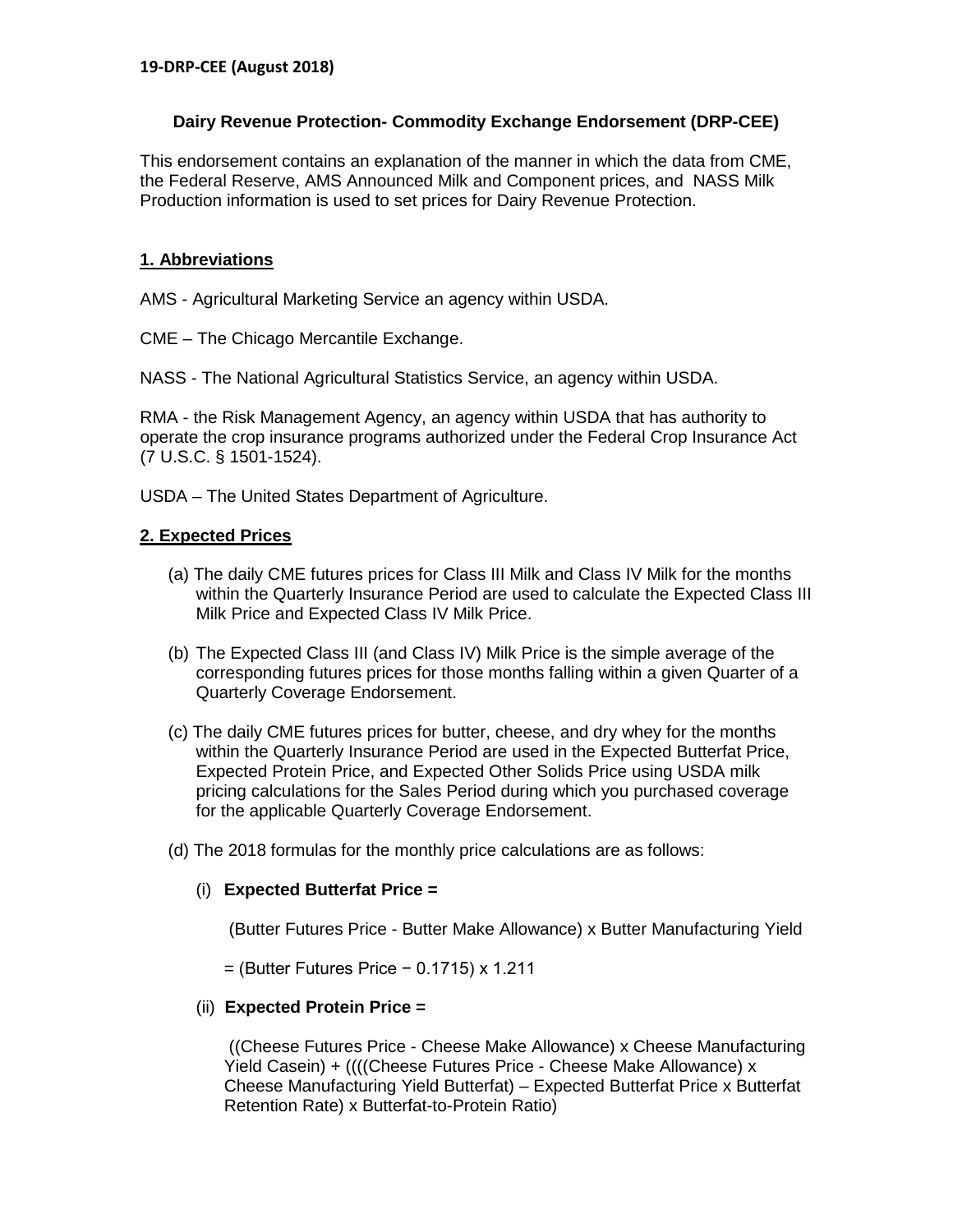$=$ ((Cheese Futures price – 0.2003) x 1.383) + (((Cheese Futures Price – 0.2003) x 1.572) – Expected Butterfat price x 0.9) x 1.17)

### (iii) **Expected Other Solids Price=**

(Dry Whey Futures Price - Dry Whey Make Allowance) x Dry Whey Manufacturing Yield

= (Dry Whey Futures Price − 0.1991) x 1.03

- (d) These calculations are performed for the day corresponding to the sales period for every month with a published futures price.
- (e) The final calculated three-month average Expected Butterfat Price, Expected Protein Price, and Expected Other Solids Price, as defined in the Dairy Revenue Protection Policy and above, is the simple average of the calculation results for each month within the Quarterly Insurance Period to which the Quarterly Coverage Endorsement applies.
- (f) The daily futures settlement price is used to determine expected prices for each Sales Period (day) for which Dairy Revenue Protection is offered. The futures prices will be released by RMA daily following the CME release of preliminary settlement prices by no later than 4:00 P.M. CT. or no sales will occur for that Sales Period.

### **3. Actual Prices**

- (a) The Actual Class III Milk Price, Actual Class IV Milk Price, Actual Butterfat Price, Actual Protein Price and Actual Other Solids Price will be the simple average of their respective monthly price data collected from the AMS, Market Information Branch, *Announcement of Class and Component Prices* for the months in the Quarter applying to the Quarterly Coverage Endorsement; unless the formulas used in the *AMS Price Formulas* in the current version of the *Marketing Order Statistics Price Formulas* report, found at https://www.ams.usda.gov/resources/price-formulas, change after the Sales Period.
- (b) If report formulas change, actual prices will be recalculated by us according to the associated AMS actual prices formulas that were in effect for the Sales Period during which you purchased coverage for the applicable Quarterly Coverage Endorsement.
- (c) The factors for Butter Manufacturing Yield, Nonfat Dry Milk Manufacturing Yield, Dry Whey Manufacturing Yield, Cheese Manufacturing Yield Casein, Cheese Manufacturing Yield Butterfat, Butterfat Retention Rate, Butterfat To Protein Ratio, Butter Make Allowance, Nonfat Dry Milk Make Allowance, Dry Whey Make Allowance, and Cheese Make Allowance are published in the *AMS Pricing Formulas in the Marketing Order Statistics Price Formulas* report.
- (d) These components' current values, are defined below in the formulas.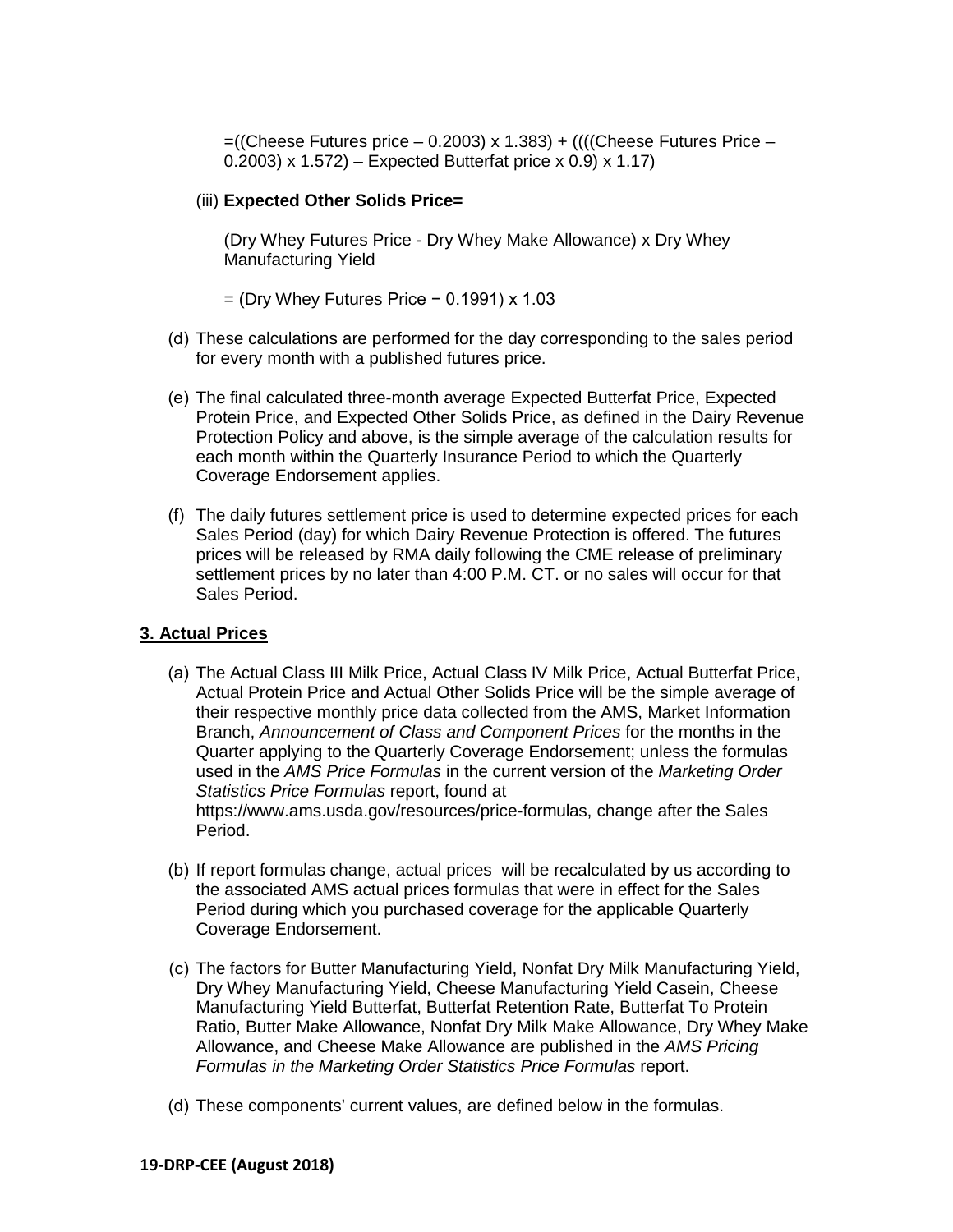- (e) These factors change infrequently, but in the event they are changed, all policies currently in force will be recalculated based on the factor values on the day for the Sales Period during which you purchased coverage for the applicable Quarterly Coverage Endorsement.
- (f) The Actual Class III and Actual Class IV monthly price calculation formulas for each month are below, using the current formulas:

## (i) **Actual Butterfat Price =**

(Butter Price - Butter Make Allowance ) x Butter Manufacturing Yield  $=$  (Butter Price  $-$  0.1715) x 1.211

#### (ii) **Actual Protein Price =**

= ((Cheese Price - Cheese Make Allowance) x Cheese Manufacturing Yield Casein+ ((((Cheese Price - Cheese Make Allowance) x Cheese Manufacturing Yield Butterfat)) - Butterfat Price x Butterfat Retention Rate) x Butterfat-to-Protein Ratio

=((Cheese Price – 0.2003) x 1.383) + ((((Cheese Price – 0.2003) x 1.572) – Butterfat Price x 0.9) x 1.17)

### (iii) **Actual Other Solids Price =**

(Dry Whey Price - Dry Whey Make Allowance) x Dry Whey Manufacturing Yield  $=$  (Dry Whey Price  $-$  0.1991) x 1.03

- (g) These calculations are performed for every month applying to the Quarter of the Quarterly Coverage Endorsement.
- (h) The final calculated three-month average Actual Class III and Actual Class IV prices, as defined in the Dairy Revenue Protection Policy and above, will be the simple average of the calculation results for each month within the Quarterly Insurance Period to which the Quarterly Coverage Endorsement applies.

### (i) **Actual Class III Milk Price =**

(Class III Skim Milk Price x 0.965) + (Actual Butterfat Price x 3.5)

Class III Skim Milk Price = (Actual Protein Price  $x$  3.1) + (Actual Other Solids Price x 5.9)

#### (ii) **Actual Class IV Milk Price =**

(Class IV Skim Milk Price x 0.965) + (Butterfat Price x 3.5)

Class IV Skim Milk Price = Nonfat Solids Price x 9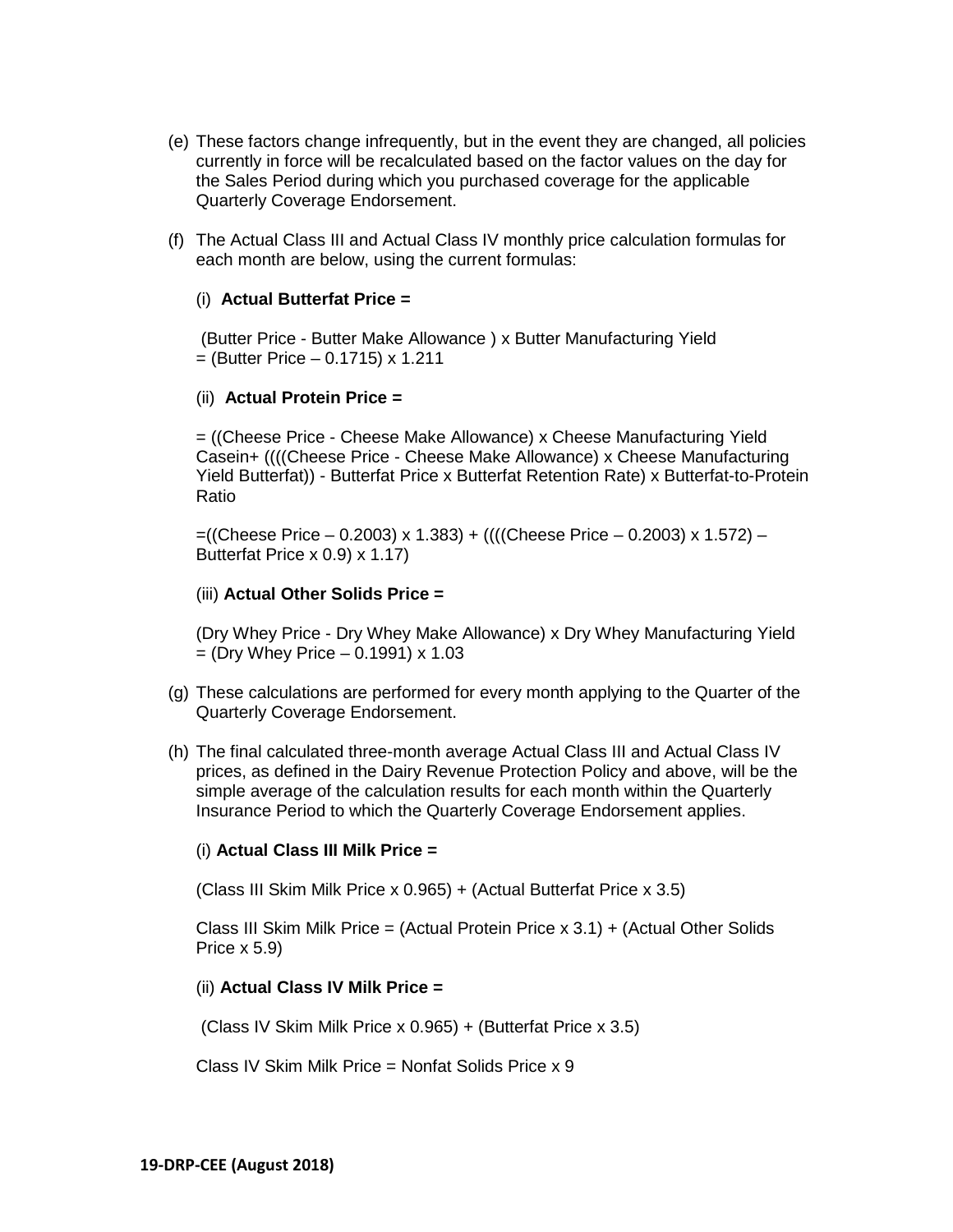Nonfat Solids Price = (Nonfat Dry Milk Price – Nonfat Dry Milk Make Allowance) x Nonfat Dry Milk Manufacturing Yield  $=$  (Nonfat Dry Milk Price  $-$  0.1678) x 0.99

Butterfat Price = (Butter Price - Butter Make Allowance ) x Butter Manufacturing Yield  $=$  (Butter Price – 0.1715) x 1.211

# **4. Futures Options Prices and Volatilities**

- (a) CME dairy related futures-options are used to infer implied volatilities to calibrate premium rates.
- (b) Interest rates from the Federal Reserve H.15 publication are used to establish the implied volatilities.

## **5. Actual and Expected Milk Production per Cow**

- (a) The Actual Milk Production per Cow for each base state is calculated as the ratio of quarterly milk production to quarterly milk cows as published in the NASS *Milk Production* report for the Insurance Period.
- (b) Unless otherwise specified, your Actual Milk Production per Cow in your Pooled Production Region will be equal to the Actual Milk Production per Cow as shown in the RMA-published Actuarial Documents in your State.
- (c) For States grouped into a Pooled Production Region, the sum of the values for the states in the pool is used in those respective grouped States calculations.
- (d) Expected Milk Production per Cow for each Pooled Production Region is determined by RMA and published quarterly, by state, in the Dairy Revenue Protection Actuarial Documents.

### **6. Pooled Production Regions**

- (a) The AMS-ranked top 23 milk production states will use the AMS-published production and milk yields for the state.
- (b) In the table below, these are identified by the word "State" in the Region Group column.
- (c) States not in the AMS-ranked top 23 milk producing states are pooled into regions for the purposes of determining state level production and milk yields.
- (d) The following table lists each state and whether or not a state is pooled with other states in a production region.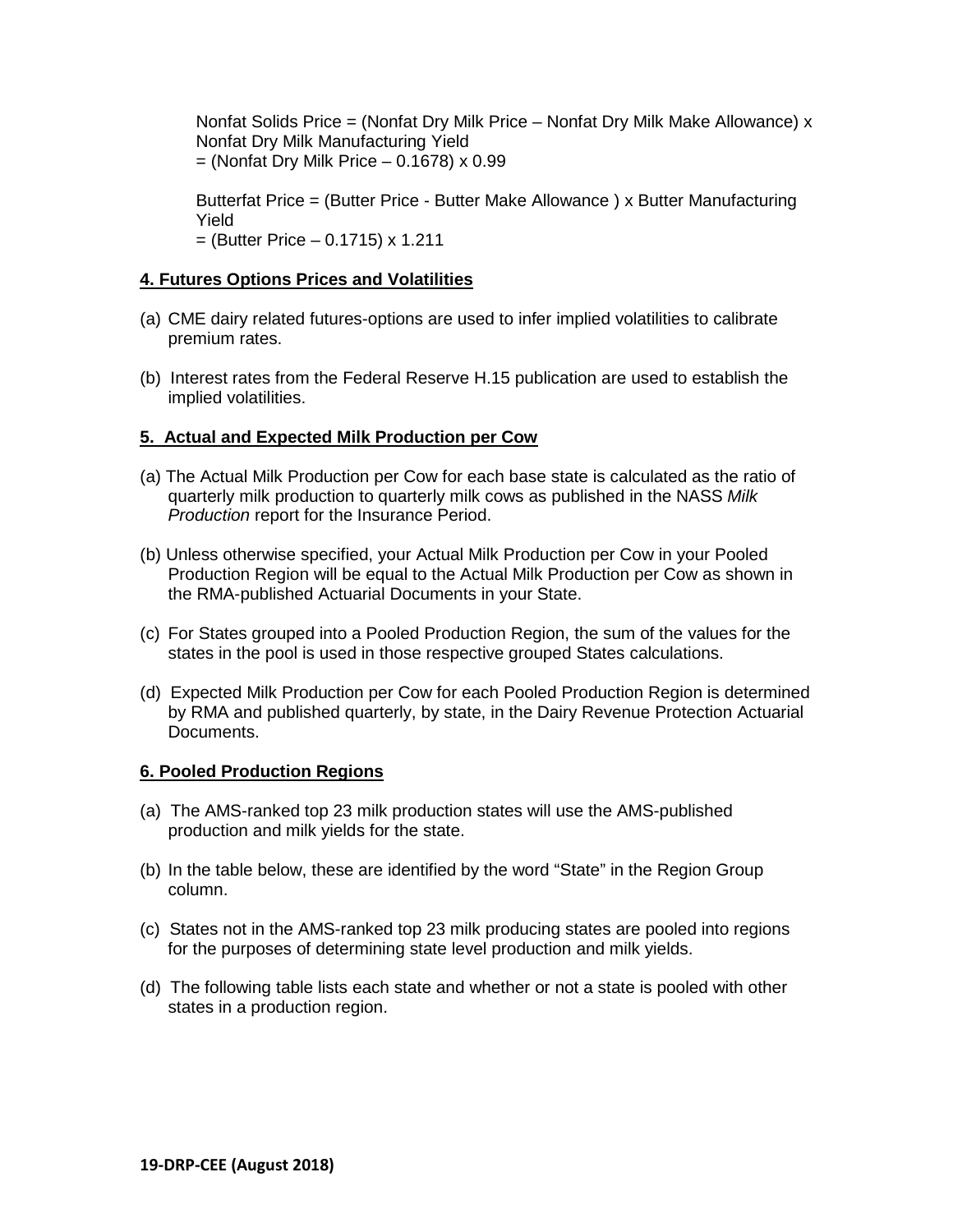| <b>State</b>          | <b>Region Group</b> | <b>Pooled Region</b>   | Pooled Region # |
|-----------------------|---------------------|------------------------|-----------------|
| Alabama               | Group               | Southeast              | 3               |
| Alaska                | Group               | Pacific                | 8               |
| Arizona               | <b>State</b>        | Mountain               | 5               |
| Arkansas              | Group               | Southeast              | $\overline{3}$  |
| California            | <b>State</b>        | Pacific                | 8               |
| Colorado              | <b>State</b>        | Mountain               | $\overline{5}$  |
| Connecticut           | Group               | Northeast              | 6               |
| Delaware              | Group               | Northeast              | 6               |
| Florida               | <b>State</b>        | Southeast              | $\overline{3}$  |
| Georgia               | Group               | Southeast              | $\overline{3}$  |
| Hawaii                | Group               | Pacific                | 8               |
| Idaho                 | <b>State</b>        | Mountain               | 5               |
| <b>Illinois</b>       | <b>State</b>        | Corn Belt              | $\overline{2}$  |
| Indiana               | <b>State</b>        | Corn Belt              | $\overline{2}$  |
| lowa                  | <b>State</b>        | Corn Belt              | $\overline{2}$  |
| Kansas                | <b>State</b>        | <b>Northern Plains</b> | $\overline{7}$  |
| Kentucky              | Group               | Appalachian            | 1               |
| Louisiana             | Group               | Southeast              | 3               |
| Maine                 | Group               | Northeast              | 6               |
| Maryland              | Group               | Northeast              | 6               |
| Massachusetts         | Group               | Northeast              | 6               |
| Michigan              | <b>State</b>        | <b>Lake States</b>     | $\overline{4}$  |
| Minnesota             | <b>State</b>        | <b>Lake States</b>     | $\overline{4}$  |
| Mississippi           | Group               | Southeast              | 3               |
| Missouri              | Group               | Corn Belt              | $\overline{2}$  |
| Montana               | Group               | Mountain               | $\overline{5}$  |
| Nebraska              | Group               | Northern Plains        | $\overline{7}$  |
| Nevada                | Group               | Mountain               | $\overline{5}$  |
| New Hampshire         | Group               | Northeast              | 6               |
| New Jersey            | Group               | Northeast              | 6               |
| <b>New Mexico</b>     | <b>State</b>        | Mountain               | 5               |
| New York              | <b>State</b>        | Northeast              | 6               |
| <b>North Carolina</b> | Group               | Appalachian            | $\mathbf{1}$    |
| North Dakota          | Group               | Northern Plains        | 7               |
| Ohio                  | <b>State</b>        | Corn Belt              | $\overline{2}$  |
| Oklahoma              | Group               | <b>Southern Plains</b> | 9               |
| Oregon                | <b>State</b>        | Pacific                | 8               |
| Pennsylvania          | <b>State</b>        | Northeast              | 6               |
| Rhode Island          | Group               | Northeast              | 6               |
| South Carolina        | Group               | Southeast              | 3               |
| South Dakota          | <b>State</b>        | Northern Plains        | $\overline{7}$  |
| <b>Tennessee</b>      | Group               | Appalachian            | 1               |
| <b>Texas</b>          | <b>State</b>        | Southern Plains        | 9               |
| Utah                  | <b>State</b>        | Mountain               | 5               |
| Vermont               | <b>State</b>        | Northeast              | 6               |
| Virginia              | <b>State</b>        | Appalachian            | 1               |
| Washington            | <b>State</b>        | Pacific                | 8               |
| West Virginia         | Group               | Appalachian            | 1               |